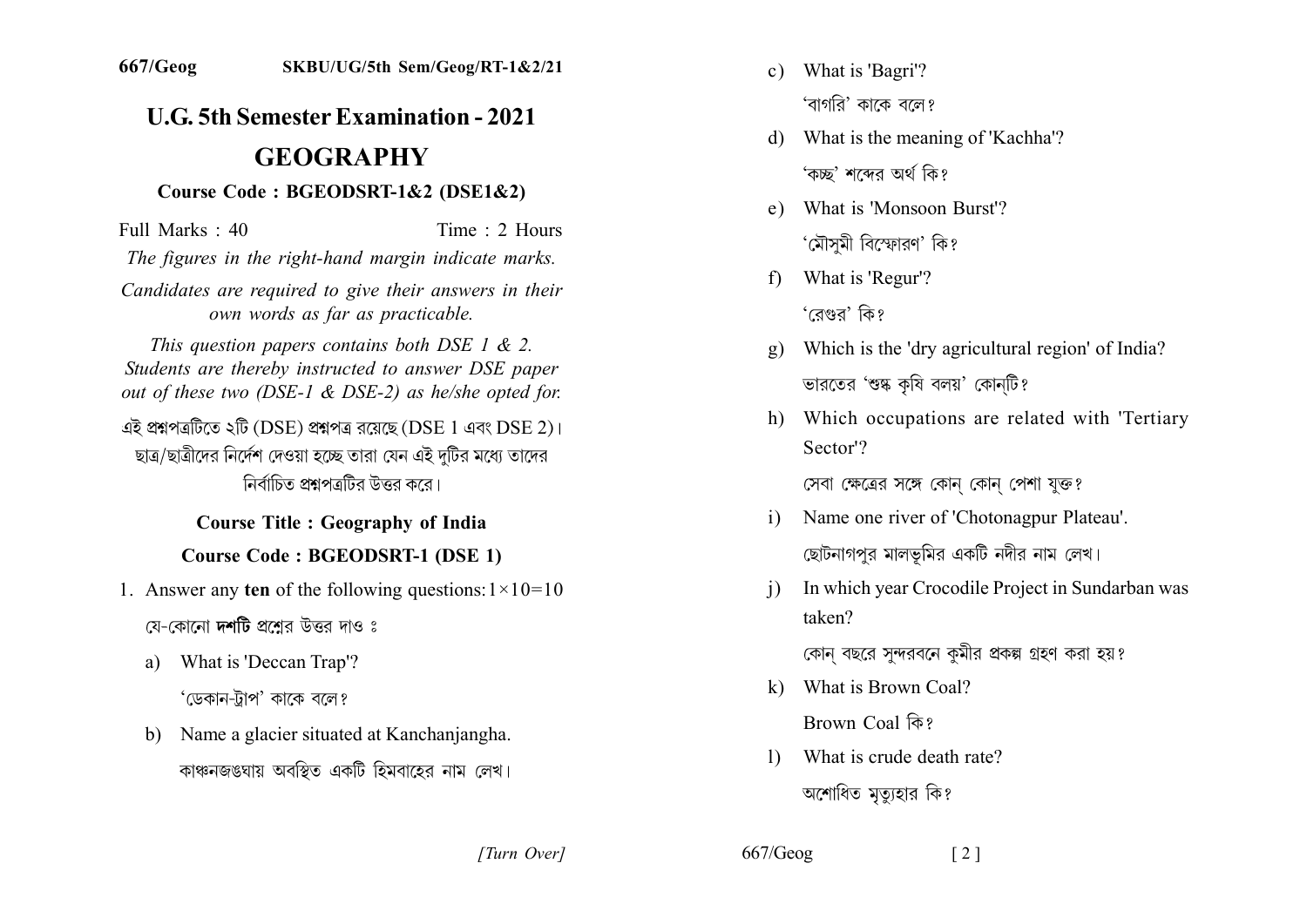m) Give the name of two vegetation species of Alpine forest in India

ভারতের আল্পাইন ফরেষ্টের দুটি উদ্ভিদ প্রজাতির নাম লেখ।

n) Give the name of two states where red soil is dominant.

ভারতের দুটি লালমুত্তিকার প্রাধান্যযুক্ত রাজ্যের নাম লেখ।

o) Which place of the West Bengal has been identified potential for large deposit of coal? পশ্চিমবঙ্গের কোন স্থানটি কয়লার বৃহৎ সম্ভাব্য সঞ্চয় হিসেবে চিহ্নিত হয়েছে?

#### **GROUP-B**

- 2. Answer any five questions :  $2 \times 5 = 10$ য়ে-কোনো **পাঁচটি** প্রশ্নের উত্তর দাও ঃ
	- What is Western Disturbances?  $a)$ 'পশ্চিমী ঝঞ্কা' কাকে বলে?
	- b) What is Strip Cropping? 'ফালি চাষ' কাকে বলে?
	- c) Name two oil production zones in the Brahmaputra Valley.

 $\begin{bmatrix} 3 \end{bmatrix}$ 

ব্রহ্মপূত্র উপত্যকার দুটি তৈল উৎপাদক অঞ্চলের নাম লেখ।

d) What is MONEX? MONEX कि?

- e) Write the differences between Bhabar and Tarai. 'ভাবর' ও 'তরাই'-এর মধ্যে পার্থকা লেখ।
- f) What is Under Population? Give examples. 'স্বল্প জনসংখ্যা' কাকে বলে? উদাহরণ দাও।
- Name the agricultural regions of India. ভারতের কষি অঞ্চলগুলির নাম লেখ।
- h) Write any four utilization of petroleum. পেট্রোলিয়ামের চারটি ব্যবহার লেখ।

## **GROUP-C**

- 3. Answer any two of the following questions : $5 \times 2 = 10$ যে-কোনো **দটি** প্রশ্নের উত্তর দাও ঃ
	- a) Why Ahmedabad is called 'Manchester of India'? আমেদাবাদকে কেন 'ভারতের ম্যাঞ্চেষ্টার' বলা হয়?
	- Distinguish the characteristics of rivers of North b) and South India

উত্তর ও দক্ষিণ ভারতের নদীগুলির বৈশিষ্ট্যগত পার্থক্য লেখ।

c) With proper examples elaborate the regional problems of Jangal Mahal.

উপযক্ত উদাহরণ সহযোগে জঙ্গলমহলের আঞ্চলিক সমস্যা সমূহের বিবরণ দাও।

 $667/Geog$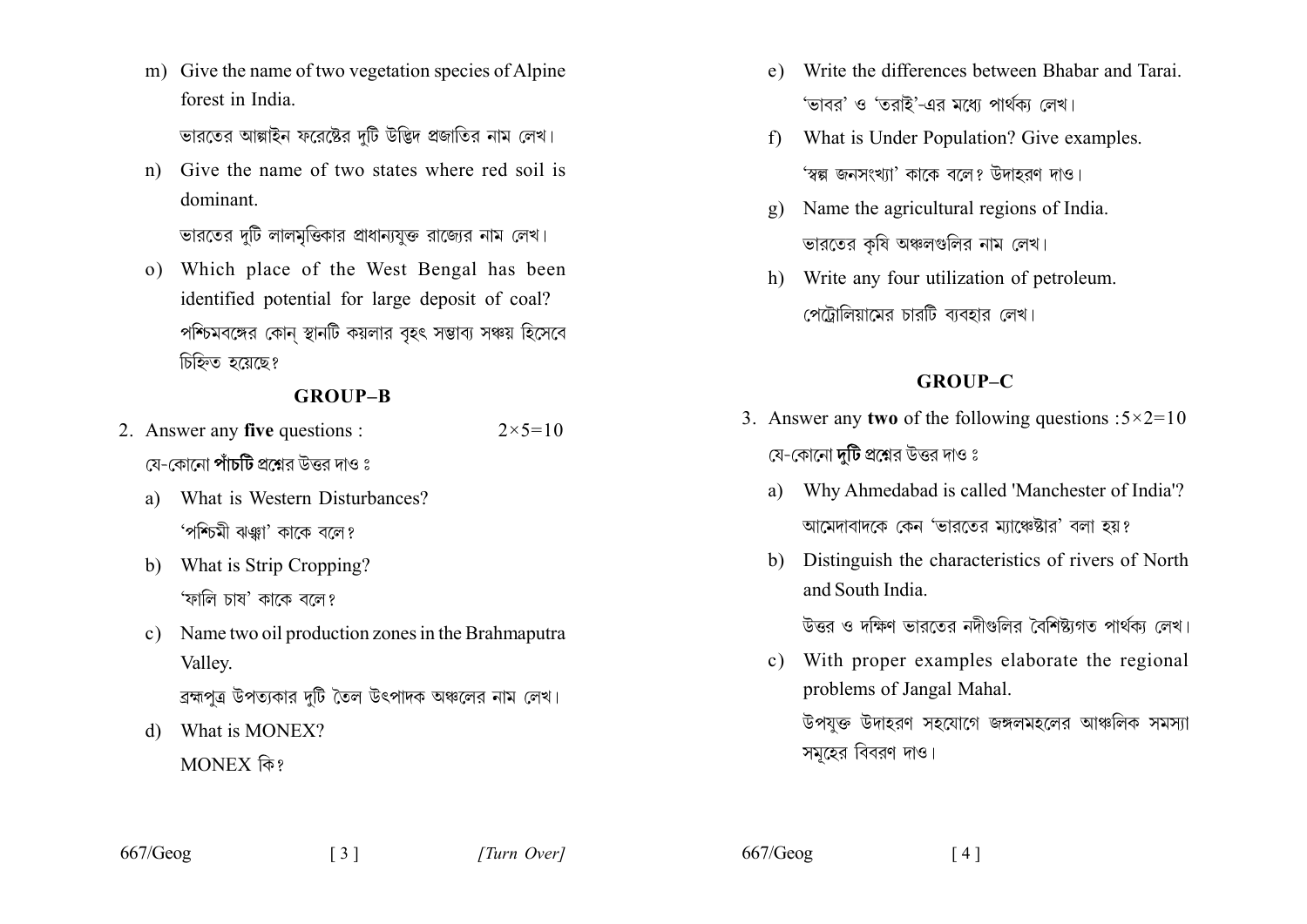#### **GROUP-D**

4. Answer any one of the following questions:

 $10 \times 1 = 10$ 

য়ে-কোনো **একটি** প্রশ্রের উত্তর দাও ঃ

- Briefly analyse the theory of Origin of Himalaya. a) What is Syntaxial bends?  $8+2=10$ হিমালয়ের উৎপত্তিগত তত্ত্বের ব্যাখ্যা করো। 'সিন্টেক্সিয়াল বেন্ড' কি?
- b) Classify the soil groups of India and elaborate them. What is meant by 'Laterite'?  $9+1=10$ ভারতের মত্তিকার শ্রেণীবিভাগ কর ও ব্যাখ্যাপূর্বক লেখ। 'ল্যাটেরাইট' কি?
- c) Briefly discuss about the causes of declination of Hooghly Industrial Belt. What is the full form of DVC?

হুগলী শিল্পাঞ্চলের অবনতির কারণ বিশদে ব্যাখ্যা কর।  $\mathrm{DVC}$ -এর পরো কথা কি?

# **Course Title : Disaster Management Course Code: BGEODSRT2 (DSE-2)**

- 1. Answer any ten of the following questions:  $1 \times 10 = 10$ যে-কোনো দর্শটি প্রশ্নের উত্তর দাও ঃ
	- a) Why is hazard mapping important? বিপর্যয় মানচিত্রকরণ কেন গুরুত্বপূর্ণ?
	- b) Where Asian Disaster Reduction Centre is situated?

এশিয়ান ডিজঅ্যাসটার রিডাকসান সেন্টার কোথায় অবস্থিত?

- c) Give the full form of WFP. WFP এর পরো অর্থ কি?
- d) What is JAWAD? জাওয়াদ কি?
- e) Write two consequences of landslides. ভূমিধ্বসের দুটি ফলাফল লেখ।
- Give an example of climatic hazard.  $f$ জলবায়গত বিপর্যয়ের একটি উদাহরণ দাও।
- Write the name of one drought prone-district of  $\mathbf{Q}$ West Bengal.

পশ্চিমবঙ্গের একটি খরাপ্রবণ জেলার নাম লেখ।

h) What is risk? ঝঁকি কাকে বলে?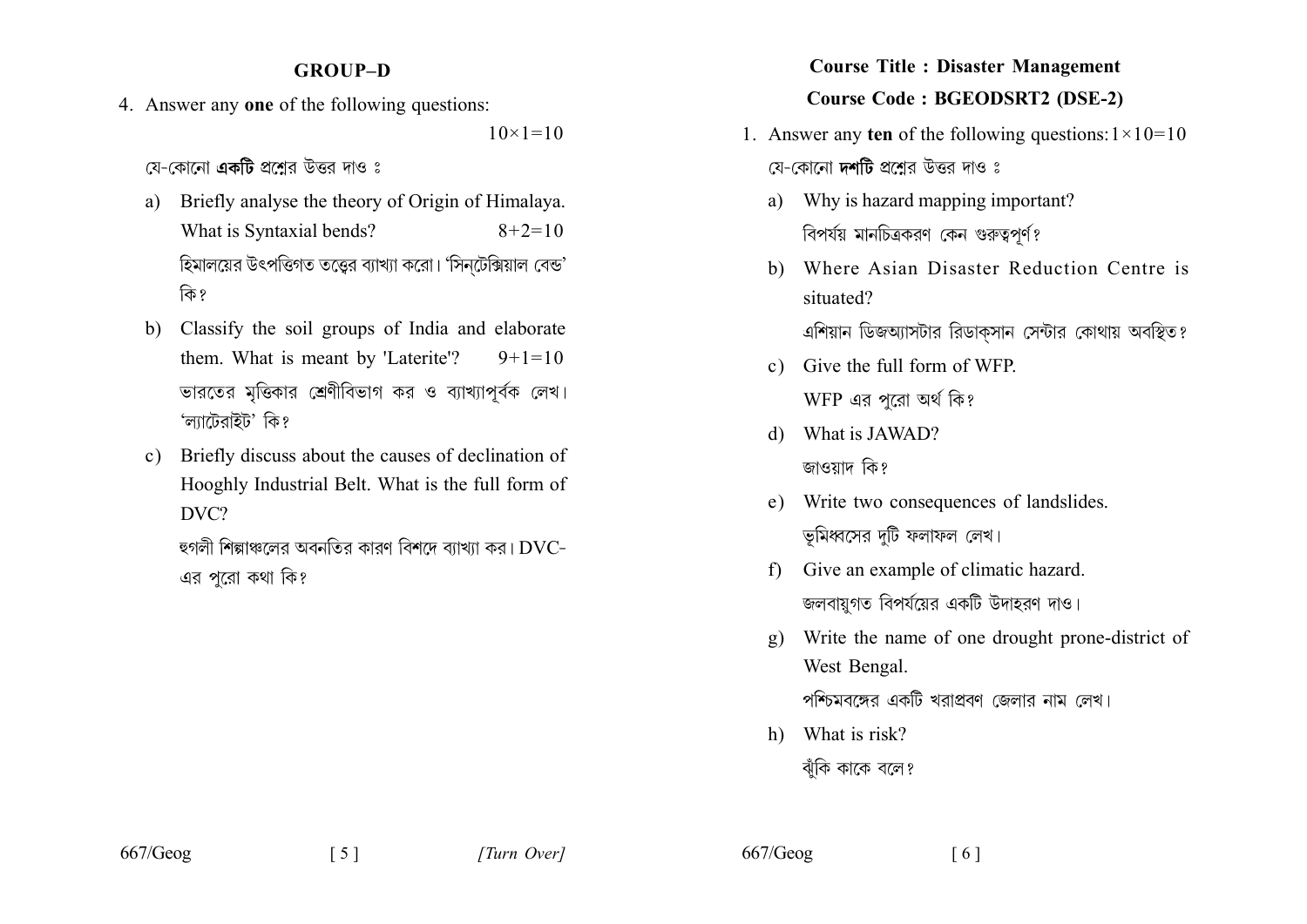- $\mathbf{i}$ Define Moment Magnitude Scale. Moment Magnitude Scale काटक बाल?
- What is health hazard?  $\overline{1}$ 'স্বাস্থ্য দৰ্মোগ কি?
- k) What is biohazard? কৈব দৰ্যোগ কি?
- What is cyclone?  $\mathbf{I}$ ঘৰ্ণিঝড কাকে বলে?
- m) What is flash flood? হডপা বান কি?
- n) What is helical flow? ঘৰ্ণিপ্ৰবাহ কি?
- o) What is Pandemic? Pandemic कि?

### **GROUP-B**

- 2. Answer any five questions :  $2 \times 5 = 10$ য়ে-কোনো **পাঁচটি** প্রশ্নের উত্তর দাও ঃ
	- a) What are the phases of disaster management? বিপর্যয় ব্যবস্থাপনা চক্রের পর্যায়গুলি কি কি?

 $\begin{bmatrix} 7 \end{bmatrix}$ 

b) Define disaser mitigation. বিপৰ্যয় প্ৰশমন কি?

What are the differences between disaster and  $c)$ hazard?

বিপর্যয় ও দর্যোগের মধ্যে পার্থক্য কি?

- $d)$  What is SAR?
	- SAR কি?
- e) What do you understand by Hazard Hotspot? দৰ্যোগ হটস্পট বলতে কি বোঝো?
- Name the different types of man made Hazards.  $f$ ) মনুষ্যসৃষ্ট বিভিন্ন দুর্যোগের নাম লেখো।
- What are the role of SDRF?  $\mathfrak{g}$ )  $SDRF$  এর ভমিকাণ্ডলি কি কি?
- h) Differentiate between prevention and protection. প্রতিরোধ ও সরক্ষার মধ্যে প্রভেদ কর।

#### **GROUP-C**

- 3. Answer any two of the following questions : $5 \times 2 = 10$ যে-কোনো **দটি** প্রশ্নের উত্তর দাও ঃ
	- What are the drought management techniques? a) খরা ব্যবস্থাপনার কৌশলগুলি কি কি?
	- b) Write an overview of natural disaster in India. ভারতের 'প্রাকৃতিক বিপর্যয়ের সংক্ষিপ্ত বিবরণ লেখ।
	- c) What are the constructive measures of flood mitigation?

বন্যা প্রশমনের গঠনমূলক পদক্ষেপগুলি কি কি?

 $\lceil 8 \rceil$ 

 $667/Geog$